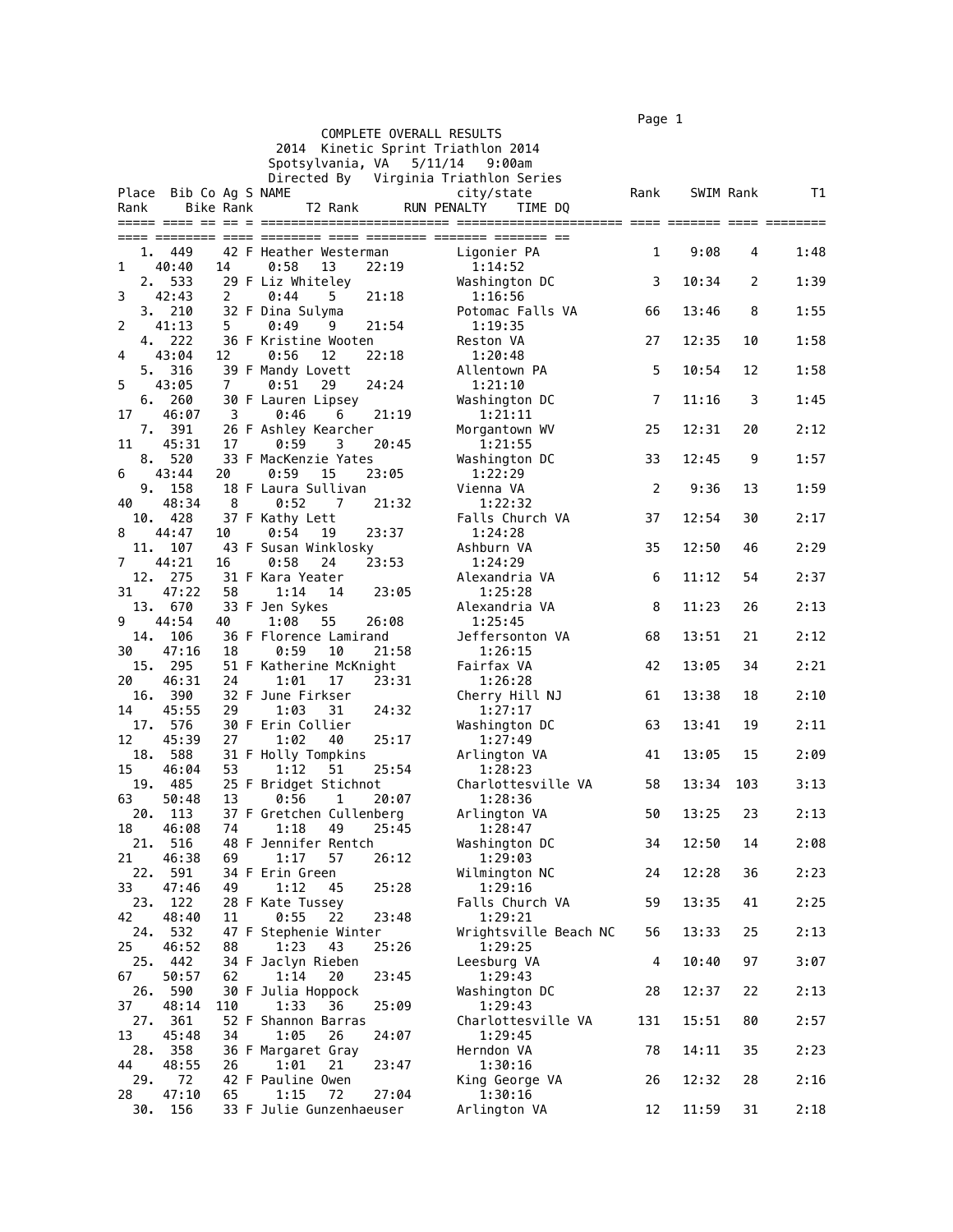| 24         | 46:48                  | 91           | 92<br>1:24                             | 27:57 | 1:30:24                    |     |             |                |      |
|------------|------------------------|--------------|----------------------------------------|-------|----------------------------|-----|-------------|----------------|------|
| 31.        | 393                    |              | 27 F Julie Brown                       |       | Arlington VA               | 29  | 12:40       | 43             | 2:27 |
| 48         | 49:14                  | 107          | 33<br>1:31                             | 24:37 | 1:30:27                    |     |             |                |      |
| 32.<br>50  | 274<br>49:24           | 57           | 37 F Sarah Carruth<br>1:14<br>46       | 25:29 | Arlington VA<br>1:30:44    | 23  | 12:26       | 24             | 2:13 |
| 33.        | 269                    |              | 52 F Kellie Mastrodonato               |       | Arlington VA               | 110 | 15:09       | 17             | 2:10 |
| 34         | 47:48                  | 83           | 1:20<br>28                             | 24:20 | 1:30:45                    |     |             |                |      |
| 34.        | 203                    |              | 48 F Kris Toomey                       |       | Zionsville PA              | 15  | 12:06       | 39             | 2:24 |
| 45         | 48:56                  | 112          | 1:34<br>53                             | 26:02 | 1:30:59                    |     |             |                |      |
| 35.        | 243                    |              | 41 F Nicole Goerge                     |       | Ruckersville VA            | 190 | 17:54       | 5              | 1:49 |
| 39<br>36.  | 48:32<br>224           | 32           | 1:04<br>11<br>33 F Megan Carney        | 21:59 | 1:31:16<br>Arlington VA    | 38  | 12:55       | 27             | 2:14 |
| 19         | 46:31                  | 56           | 1:14<br>109                            | 28:30 | 1:31:22                    |     |             |                |      |
| 37.        | 421                    |              | 36 F Carolyn Basista                   |       | Washington DC              | 44  | 13:09       | 83             | 2:59 |
| 35         | 48:10                  | 125          | 1:39<br>47                             | 25:29 | 1:31:23                    |     |             |                |      |
| 38.        | 294                    |              | 56 F Connie Maxwell                    |       | Newport News VA            | 57  | 13:34       | 37             | 2:23 |
| 10<br>39.  | 45:03<br>632 A         | 46           | 1:10<br>125<br>28 F Samantha Mader     | 29:21 | 1:31:30<br>Arlington VA    | 49  | 13:21       | 73             | 2:54 |
| 16         | 46:06                  | 89           | 1:23<br>93                             | 27:59 | 1:31:41                    |     |             |                |      |
| 40.        | 125                    |              | 31 F Jennifer Tucker                   |       | Stafford VA                | 101 | 14:54       | $\overline{7}$ | 1:55 |
| 49         | 49:15                  | 22           | 1:01<br>34                             | 24:41 | 1:31:43                    |     |             |                |      |
| 41.        | 552                    |              | 17 F Kara Kendall                      |       | Oak Hill VA                | 70  | 13:58       | 99             | 3:10 |
| 80<br>42.  | 52:33<br>582           | 35           | 1:05<br>8                              | 21:34 | 1:32:17<br>Reston VA       | 99  | 14:52       | 75             | 2:56 |
| 36         | 48:11                  | 104          | 38 F Courtney Inglefield<br>1:29<br>39 | 25:17 | 1:32:43                    |     |             |                |      |
| 43.        | 139                    |              | 29 F Kristen Klesh                     |       | Arlington VA               | 147 | 16:18       | 47             | 2:29 |
| 43         | 48:48                  | 80           | 1:19<br>23                             | 23:52 | 1:32:45                    |     |             |                |      |
| 44.        | 352                    |              | 49 F Alison Simon                      |       | Washington DC              | 105 | 14:58       | 33             | 2:20 |
| 46<br>45.  | 48:57<br>239           | 25           | 1:01<br>50<br>33 F Addie Schroeder     | 25:47 | 1:33:00                    | 124 | 15:30       | 88             | 3:02 |
| 26         | 47:00                  | 200          | 2:16<br>48                             | 25:31 | Arlington VA<br>1:33:16    |     |             |                |      |
| 46.        | 417                    |              | 31 F Rachael Bosch                     |       | Washington DC              | 129 | 15:47       | 40             | 2:24 |
| 47         | 48:57                  | 21           | 1:00<br>38                             | 25:16 | 1:33:22                    |     |             |                |      |
| 47.        | 100                    |              | 37 F Elizabeth Coleman                 |       | Washington DC              | 142 | 16:10       | 85             | 3:00 |
| 27         | 47:03                  | 72           | 1:17<br>56                             | 26:10 | 1:33:38                    |     |             |                |      |
| 48.<br>32  | 90<br>47:35            | 134          | 41 F Andrea Latell<br>1:41<br>133      | 29:55 | Irvington VA<br>1:33:51    | 19  | 12:17       | 42             | 2:25 |
| 49.        | 160                    |              | 29 F Sarah Ganslein                    |       | Washington DC              | 65  | 13:44       | 140            | 3:38 |
| 52         | 49:47                  | 209          | 2:23<br>32                             | 24:35 | 1:34:06                    |     |             |                |      |
| 50.        | 92                     |              | 45 F Holly Northup                     |       | Newport News VA            | 9   | 11:43       | 16             | 2:10 |
| 72         | 51:35                  | 42           | 1:09<br>88                             | 27:40 | 1:34:15                    |     |             |                |      |
| 51.<br>117 | 457<br>54:50           | 124          | 31 F Sika Henry<br>1:39<br>4           | 21:00 | Newport News VA<br>1:34:15 | 55  | 13:31       | 109            | 3:16 |
| 52.        | 220                    |              | 43 F Alice Cunin                       |       | Norfolk VA                 | 62  | 13:40       | 90             | 3:04 |
| 92         | 53:29                  |              |                                        |       | 1:34:23                    |     |             |                |      |
| 53.        | 174                    |              | 45 F Stephanie Seiberg                 |       | Bethesda MD                | 79  | 14:14       | 52             | 2:34 |
| 55         | 50:11                  | 87           | 1:22<br>63<br>29 F Lannie Marsh        | 26:25 | 1:34:45                    |     |             |                |      |
| 90         | 54. 476<br>53:22       | 23           | 1:01<br>35                             | 24:41 | Arlington VA<br>1:34:55    |     | 53 13:28 38 |                | 2:24 |
| 55.        | 252                    |              | 31 F Megan Sowder-Staley               |       | Washington DC              | 52  | 13:27       | 108            | 3:16 |
| 53         | 50:01                  | 172          | 1:58<br>62                             | 26:23 | 1:35:03                    |     |             |                |      |
| 56.        | 433                    |              | 50 F Martha Howar                      |       | Leesburg VA                | 92  | 14:39       | 148            | 3:47 |
| 57         | 50:24                  | 158          | 1:53<br>30                             | 24:28 | 1:35:08                    |     |             |                |      |
| 57.<br>23  | 53<br>46:48            | 115          | 45 F Emily Armstrong<br>1:35<br>71     | 26:59 | Rockville MD<br>1:35:14    | 159 | 16:48       | 93             | 3:05 |
| 58.        | 377                    |              | 30 F Carolyn Kilkus                    |       | Bethesda MD                | 39  | 13:01       | 126            | 3:30 |
| 112        | 54:33                  | 4            | 0:48<br>16                             | 23:27 | 1:35:17                    |     |             |                |      |
| 59.        | 553                    |              | 16 F Casey Kendall                     |       | Oak Hill VA                | 69  | 13:58       | 101            | 3:10 |
| 144        | 56:55                  | 9            | 0:54<br>2                              | 20:35 | 1:35:30                    |     |             |                |      |
| 60.<br>102 | 230<br>53:49           | $\mathbf{1}$ | 28 F Jennifer Weaver<br>0:42<br>41     | 25:22 | Chantilly VA<br>1:35:37    | 22  | 12:23       | 119            | 3:23 |
|            | May-11-2014 12:11:01pm |              |                                        |       |                            |     |             |                |      |
|            |                        |              |                                        |       |                            |     |             |                |      |

 COMPLETE OVERALL RESULTS 2014 Kinetic Sprint Triathlon 2014 Spotsylvania, VA 5/11/14 9:00am Directed By Virginia Triathlon Series

Page 2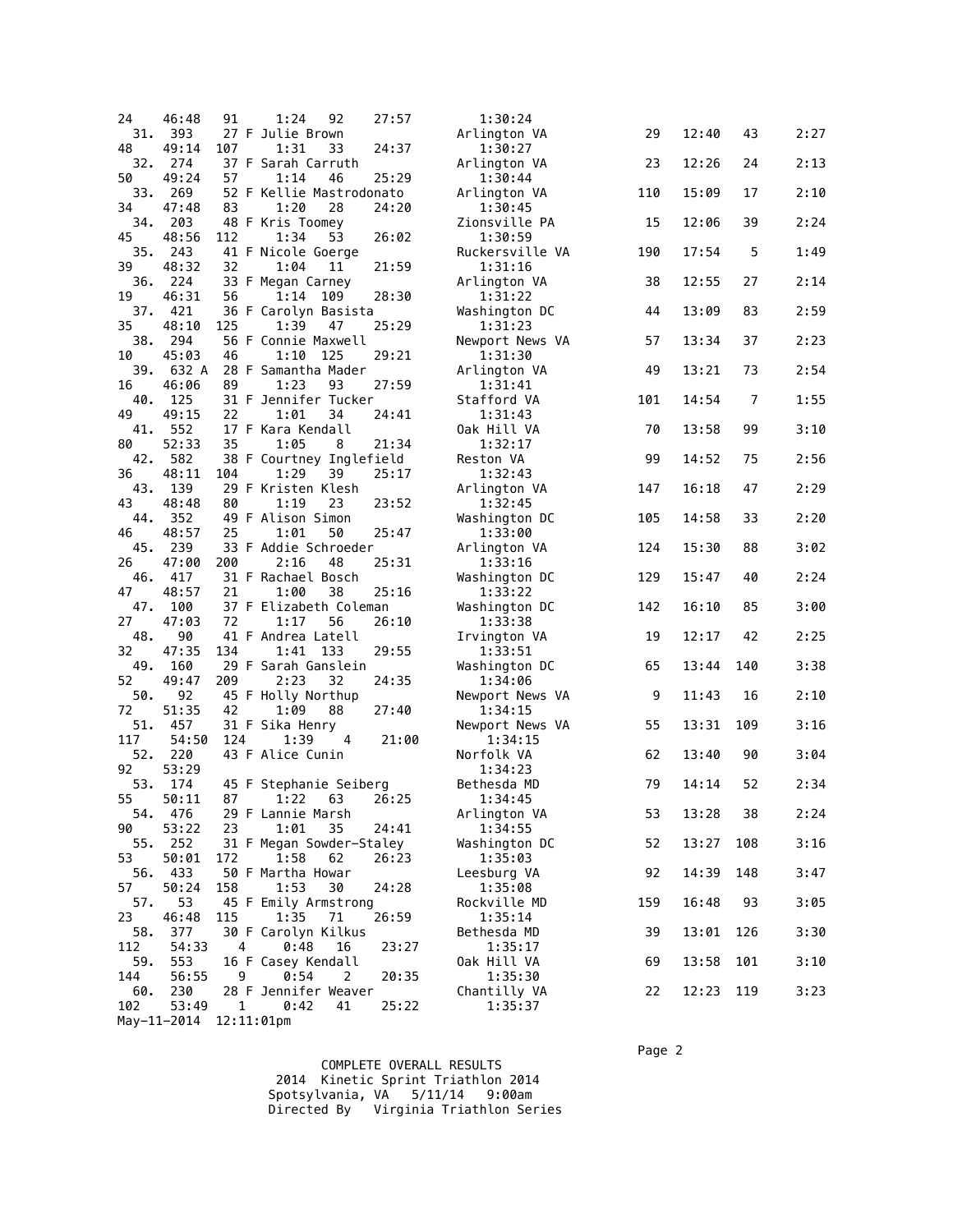| Place      | Bib Co Ag S NAME                |           |                                 |            |    |       |                    | city/state                       | Rank | SWIM Rank |     | Τ1   |
|------------|---------------------------------|-----------|---------------------------------|------------|----|-------|--------------------|----------------------------------|------|-----------|-----|------|
| Rank       |                                 | Bike Rank |                                 | T2 Rank    |    |       | <b>RUN PENALTY</b> | TIME DQ                          |      |           |     |      |
|            |                                 |           |                                 |            |    |       |                    |                                  |      |           |     |      |
| 61.        | 596                             |           | 55 F Ellen Guinther             |            |    |       |                    | Richmond VA                      | 11   | 11:54     | 82  | 2:58 |
| 97         | 53:43                           | 135       | 1:41                            |            | 44 | 25:26 |                    | 1:35:40                          |      |           |     |      |
| 62.        | 497                             |           | 48 F Jami Callahan-Brill        |            |    |       |                    | Hampton VA                       | 36   | 12:51     | 64  | 2:46 |
| 74<br>63.  | 51:58<br>594                    | 99        | 1:28<br>39 F Andrea Wuebker     |            | 70 | 26:57 |                    | 1:35:58                          | 87   | 14:35     | 96  | 3:07 |
| 68         | 51:02                           | 97        | 1:27                            |            | 54 | 26:08 |                    | Minneapolis MN<br>1:36:17        |      |           |     |      |
| 64.        | 507                             |           | 53 F Cynthia Revesman           |            |    |       |                    | Herndon VA                       | 83   | 14:27     | 105 | 3:15 |
| 64         | 50:50                           | 108       | 1:31                            |            | 59 | 26:18 |                    | 1:36:19                          |      |           |     |      |
| 65.        | 244                             |           | 30 F Adrianne Brakefield        |            |    |       |                    | Washington Dc DC                 | 67   | 13:49     | 48  | 2:31 |
| 61<br>66.  | 50:41<br>479                    | 67        | 1:16<br>26 F Alexis Levinson    | 102        |    | 28:13 |                    | 1:36:27<br>Washington DC         | 106  | 14:59     | 138 | 3:38 |
| 58         | 50:28                           | 178       | 2:03                            |            | 42 | 25:24 |                    | 1:36:30                          |      |           |     |      |
| 67.        | 464                             |           | 43 F Lynette Mason              |            |    |       |                    | Norfolk VA                       | 111  | 15:10     | 89  | 3:03 |
| 62         | 50:41                           | 160       | 1:53                            |            | 58 | 26:14 |                    | 1:36:59                          |      |           |     |      |
| 68.        | 18<br>46:38                     | 118       | 49 F Shannon Baird<br>1:37      | 112        |    | 28:33 |                    | Falls Church VA<br>1:37:02       | 182  | 17:43     | 50  | 2:33 |
| 22<br>69.  | 124                             |           | 48 F Michele Potter             |            |    |       |                    | Germantown MD                    | 85   | 14:32     | 155 | 3:51 |
| 69         | 51:16                           | 63        | 1:14                            |            | 60 | 26:20 |                    | 1:37:11                          |      |           |     |      |
| 70.        | 61                              |           | 31 F Lisa Kohl                  |            |    |       |                    | Washington DC                    | 48   | 13:21     | 87  | 3:02 |
| 82         | 53:00                           | 70        | 1:17                            |            | 65 | 26:35 |                    | 1:37:13                          |      |           |     |      |
| 71.<br>70  | 499<br>51:23                    | 193       | 31 F Sierra Winser<br>2:12      | 140        |    | 30:10 |                    | King George VA<br>1:38:28        | 10   | 11:51     | 74  | 2:54 |
| 72.        | 103                             |           | 40 F Laure Ray                  |            |    |       |                    | Richmond VA                      | 18   | 12:11     | 67  | 2:48 |
| 88         | 53:18                           | 85        |                                 | 1:21 123   |    | 29:07 |                    | 1:38:44                          |      |           |     |      |
| 73.        | 677 NF 35 F Laurie Johnson      |           |                                 |            |    |       |                    | Centreville VA                   | 162  | 16:56     | 153 | 3:50 |
| 38         | 48:15                           | 231       | 2:46                            |            | 76 | 27:09 |                    | 1:38:54                          |      |           |     |      |
| 74.<br>86  | 425<br>53:10                    | 59        | 32 F Christy Wahle<br>1:14      |            | 75 | 27:08 |                    | Alexandria VA<br>1:38:54         | 94   | 14:42     | 59  | 2:41 |
| 75.        | 478                             |           | 27 F Kathryn Purdy              |            |    |       |                    | Arlington VA                     | 161  | 16:55     | 57  | 2:41 |
| 65         | 50:51                           | 95        | 1:26                            |            | 73 | 27:04 |                    | 1:38:56                          |      |           |     |      |
| 76.        | 484                             |           | 28 F Caroline Phillips          |            |    |       |                    | Washington DC                    | 54   | 13:31     | 63  | 2:45 |
| 103<br>77. | 53:49<br>643 NF 39 F Toni Kerns | 51        |                                 | 1:12       | 91 | 27:49 |                    | 1:39:03<br>Washington DC         | 32   | 12:43     | 163 | 3:54 |
| 121        | 55:08                           | 38        |                                 | 1:07       | 61 | 26:21 |                    | 1:39:11                          |      |           |     |      |
| 78.        | 330                             |           | 35 F Erica Roberts              |            |    |       |                    | Sterling VA                      | 121  | 15:27     | 32  | 2:19 |
| 100        | 53:47                           | 102       |                                 | 1:28       | 67 | 26:43 |                    | 1:39:43                          |      |           |     |      |
| 79.<br>110 | 535<br>54:23                    | 106       | 26 F Sara Larios                | 1:31       |    | 27:37 |                    | Washington DC                    | 74   | 14:02     | 29  | 2:17 |
| 80.        | 56                              |           | 32 F Amie Quinn                 |            | 86 |       |                    | 1:39:47<br>Reston VA             | 75   | 14:02     | 69  | 2:52 |
| 78         | 52:23                           | 100       | 1:28                            | 126        |    | 29:23 |                    | 1:40:06                          |      |           |     |      |
| 81.        | 245                             |           | 51 F Jennifer Bauerle           |            |    |       |                    | Charlottesville VA               | 154  | 16:34     | 146 | 3:43 |
| 51         | 49:25                           | 162       | 1:54                            | 116        |    | 28:44 |                    | 1:40:19                          |      |           |     |      |
| 82.<br>111 | 364<br>54:24                    |           | 19 F Laura Miller<br>47 1:10 74 |            |    | 27:08 |                    | College Park MD<br>1:40:24       | 113  | 15:16     | 45  | 2:28 |
| 83.        | 320                             |           | 42 F Carolyn Hanson             |            |    |       |                    | Alexandria VA                    | 76   | 14:07     | 123 | 3:28 |
| 94         | 53:35                           | 78        |                                 | 1:18 104   |    | 28:19 |                    | 1:40:46                          |      |           |     |      |
| 84.        | 197                             |           | 29 F Brittany Bird              |            |    |       |                    | Arlington VA                     | 14   | 12:05     | 98  | 3:09 |
| 77<br>85.  | 52:19<br>641                    | 207       | 28 F Tessa Winn                 | 2:21 149   |    | 30:55 |                    | 1:40:48<br>Montgomery Village MD | 20   | 12:19     | 102 | 3:12 |
| 75         | 52:04                           | 15        |                                 | $0:58$ 164 |    | 32:20 |                    | 1:40:51                          |      |           |     |      |
| 86.        | 472                             |           | 41 F Sandy Elia                 |            |    |       |                    | King George VA                   | 77   | 14:09     | 66  | 2:47 |
| 71         | 51:29                           | 144       |                                 | 1:47 144   |    | 30:42 |                    | 1:40:51                          |      |           |     |      |
| 87.        | 296<br>54:52                    |           | 33 F Amanda Watkins             |            |    |       |                    | Newport News VA                  | 163  | 16:57     | 145 | 3:43 |
| 118<br>88. |                                 | 48        | 15 MF 28 F Jenna Shephard       | 1:10       | 27 | 24:19 |                    | 1:41:00<br>Fort Belvoir VA       | 109  | 15:08     | 55  | 2:39 |
| 105        | 53:49                           | 6         |                                 | 0:50 115   |    | 28:44 |                    | 1:41:08                          |      |           |     |      |
| 89.        | 81                              |           | 44 F Lisa Mackem                |            |    |       |                    | Reston VA                        | 201  | 18:20     | 100 | 3:10 |
| 41         | 48:39                           | 153       |                                 | 1:49 124   |    | 29:20 |                    | 1:41:16                          |      |           |     |      |
| 90.<br>142 | 213<br>56:53                    | 44        | 27 F Sarah Kennelley            | 1:10       | 83 | 27:36 |                    | Washington Dc DC<br>1:41:17      | 64   | 13:42     | 11  | 1:58 |
| 91.        | 501                             |           | 52 F Kristina Ament             |            |    |       |                    | Alexandria VA                    | 125  | 15:32     | 203 | 4:37 |
| 59         | 50:35                           | 187       |                                 | 2:06 110   |    | 28:32 |                    | 1:41:20                          |      |           |     |      |
| 92.        | 236                             |           | 28 F Sandy Su                   |            |    |       |                    | Washington DC                    | 72   | 14:00     | 192 | 4:21 |
| 99         | 53:44                           | 146       | 1:47                            | 84         |    | 27:36 |                    | 1:41:26                          |      |           |     |      |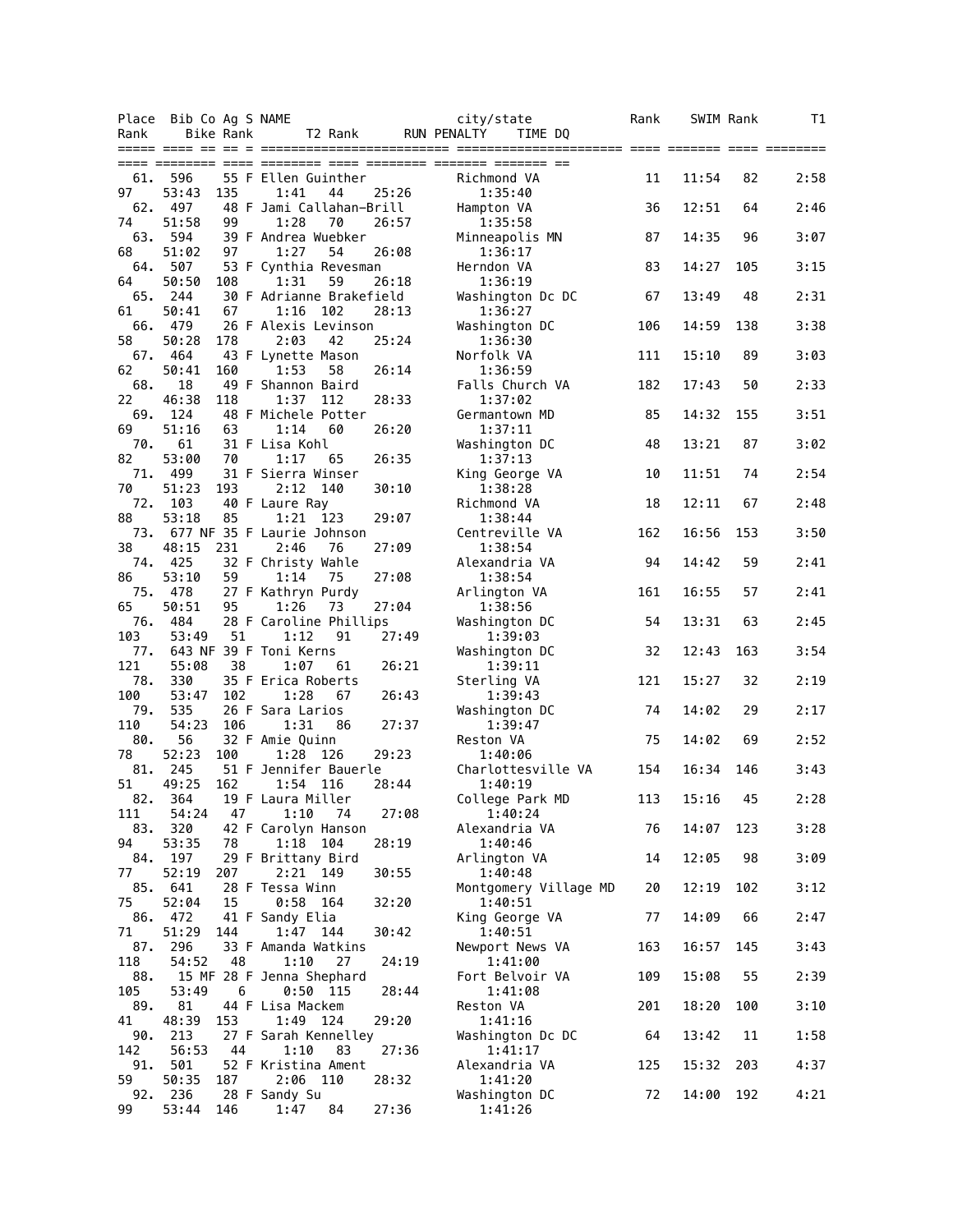| 93.  | 629 A                     | 39 F Nathalie Behn              |       | McLean VA         | 235 | 21:39 | 53  | 2:35 |
|------|---------------------------|---------------------------------|-------|-------------------|-----|-------|-----|------|
| 29   | 47:15<br>60               | 1:14<br>121                     | 28:54 | 1:41:36           |     |       |     |      |
| 94.  | 562                       | 46 F Brooke Curran              |       | Alexandria VA     | 217 | 19:01 | 164 | 3:55 |
| 85   | 53:05<br>194              | 2:12<br>18                      | 23:36 | 1:41:46           |     |       |     |      |
| 95.  | 441                       | 34 F Natalie Kempkey            |       | Washington DC     | 84  | 14:28 | 171 | 3:59 |
| 66   | 50:57<br>132              | 1:41<br>152                     | 31:07 | 1:42:11           |     |       |     |      |
| 96.  | 308                       | 31 F Elizabeth Westbrook        |       | Washington DC     | 103 | 14:55 | 238 | 5:18 |
| 104  | 53:49<br>244              | 3:04<br>37                      | 25:15 | 1:42:19           |     |       |     |      |
| 97.  | 332                       | 44 F Shira Yoffe                |       | Washington DC     | 107 | 15:01 | 117 | 3:21 |
| 81   | 52:50<br>210              | 2:24 120                        | 28:50 | 1:42:24           |     |       |     |      |
| 98.  | 396                       | 34 F Jennifer Medina            |       | Falls Church VA   | 13  | 12:00 | 135 | 3:35 |
| 145  | 56:55<br>183              | 2:04<br>94                      | 27:59 | 1:42:32           |     |       |     |      |
| 99.  | 306                       | 53 F Janet Janas                |       | Clifton VA        | 21  | 12:21 | 60  | 2:43 |
| 132  | 56:25<br>190              | $2:10$ 122                      | 29:02 | 1:42:40           |     |       |     |      |
| 100. |                           | 681 NF 30 F Katherine Dinterman |       | Washington DC     | 197 | 18:03 | 134 | 3:35 |
| 73   | 51:58                     |                                 |       | 1:42:47           |     |       |     |      |
| 101. | 246                       | 34 F Alison Eddy                |       | Arlington VA      | 98  | 14:50 | 197 | 4:28 |
| 54   | 50:09<br>152              | 1:49 159                        | 31:59 | 1:43:13           |     |       |     |      |
| 102. | 496                       | 27 F Sara Josey                 |       | Fredericksburg VA | 114 | 15:17 | 199 | 4:30 |
| 98   | 53:43<br>185              | 2:05<br>100                     | 28:08 | 1:43:41           |     |       |     |      |
| 103. | 370                       | 28 F Aleza Cain                 |       | Arlington VA      | 45  | 13:11 | 160 | 3:52 |
| 139  | 56:50<br>205              | 2:19<br>89                      | 27:42 | 1:43:53           |     |       |     |      |
| 104. | 676                       | 38 F Melissa Erickson           |       | Yorktown VA       | 203 | 18:21 | 169 | 3:58 |
| 91   | 53:24<br>28               | 1:03<br>77                      | 27:09 | 1:43:54           |     |       |     |      |
| 105. | 194                       | 33 F Sarah McKenzie             |       | Arlington VA      | 138 | 16:03 | 81  | 2:57 |
| 134  | 56:36<br>145              | 1:47<br>66                      | 26:39 | 1:44:00           |     |       |     |      |
| 106. | 540                       | 41 F Joanna Silver              |       | Silver Spring MD  | 170 | 17:21 | 51  | 2:33 |
| 113  | 159<br>54:36              | 1:53<br>87                      | 27:40 | 1:44:01           |     |       |     |      |
| 107. | 598                       | 52 F Teresa Dumpe               |       | Hagerstown MD     | 183 | 17:44 | 127 | 3:32 |
| 89   | 53:19<br>82               | 1:19<br>101                     | 28:13 | 1:44:04           |     |       |     |      |
| 108. |                           | 655 NF 23 F Hannah Hoffman      |       | Washington DC     | 167 | 17:12 | 136 | 3:36 |
| 108  | 54:04<br>184              | 2:04<br>80                      | 27:13 | 1:44:06           |     |       |     |      |
| 109. | 521                       | 16 F Iris Gonzalez              |       | Port Republic MD  | 96  | 14:45 | 111 | 3:17 |
| 160  | 58:09<br>55               | 1:14<br>68                      | 26:46 | 1:44:09           |     |       |     |      |
| 110. |                           | 16 MF 46 F Diana Staneszewski   |       | Arlington VA      | 116 | 15:18 | 61  | 2:44 |
| 120  | 54:54<br>84               | 1:20<br>136                     | 30:03 | 1:44:18           |     |       |     |      |
| 111. | 572                       | 32 F Margaret Chadbourn         |       | Washington DC     | 46  | 13:14 | 6   | 1:53 |
| 178  | 59:48<br>203              | 2:18<br>78                      | 27:10 | 1:44:21           |     |       |     |      |
| 112. | 642                       | 27 F Nora Lewis                 |       | Washington DC     | 73  | 14:02 | 84  | 2:59 |
| 87   | 53:15<br>168              | 1:57 168                        | 32:30 | 1:44:41           |     |       |     |      |
| 113. | 251                       | 25 F Rachel Sparks              |       | Ashburn VA        | 17  | 12:08 | 113 | 3:19 |
| 115  | 54:40<br>137              | 1:44 179                        | 33:01 | 1:44:50           |     |       |     |      |
| 114. | 565                       | 38 F Julia Taylor               |       | Stafford VA       | 134 | 15:54 | 187 | 4:16 |
| 119  | 54:54<br>217              | 2:31<br>82                      | 27:34 | 1:45:07           |     |       |     |      |
| 115. | 228                       | 30 F Kate Shine                 |       | Arlington VA      | 40  | 13:04 | 178 | 4:04 |
| 141  | 56:52<br>143              | 1:46<br>128                     | 29:31 | 1:45:15           |     |       |     |      |
| 116. |                           | 671 NF 31 F Lauren Anneberg     |       | Washington DC     | 148 | 16:20 | 125 | 3:29 |
| 135  | 56:42<br>31               | 1:04<br>90                      | 27:44 | 1:45:18           |     |       |     |      |
| 117. |                           | 630 A 37 F Tricia Kane          |       | Arlington VA      | 118 | 15:22 | 94  | 3:05 |
| 84   | 53:04<br>127              | $1:40$ 163                      | 32:12 | 1:45:21           |     |       |     |      |
| 118. | 511                       | 46 F Laura Jackson              |       | Arlington VA      | 122 | 15:27 | 183 | 4:09 |
| 176  | 59:43<br>176              | 2:00<br>25                      | 24:04 | 1:45:22           |     |       |     |      |
| 119. | 195                       | 35 F Becky Baltes               |       | Silver Spring MD  | 211 | 18:38 | 71  | 2:53 |
| 109  | 54:19<br>77               | 1:18 103                        | 28:17 | 1:45:24           |     |       |     |      |
| 120. | 282                       | 56 F Marjorie Auer              |       | Alexandria VA     | 123 | 15:28 | 44  | 2:28 |
| 60   | 50:37<br>147              | 1:47 206                        | 35:13 | 1:45:31           |     |       |     |      |
|      | May-11-2014<br>12:11:01pm |                                 |       |                   |     |       |     |      |
|      |                           |                                 |       |                   |     |       |     |      |

|      |                        |                        |                                       |               | Page 3 |           |      |
|------|------------------------|------------------------|---------------------------------------|---------------|--------|-----------|------|
|      |                        |                        | COMPLETE OVERALL RESULTS              |               |        |           |      |
|      |                        |                        | 2014 Kinetic Sprint Triathlon 2014    |               |        |           |      |
|      |                        |                        | Spotsylvania, VA 5/11/14 9:00am       |               |        |           |      |
|      |                        |                        | Directed By Virginia Triathlon Series |               |        |           |      |
|      | Place Bib Co Ag S NAME |                        | city/state                            |               | Rank   | SWIM Rank | T1   |
|      |                        | Rank Bike Rank T2 Rank | RUN PENALTY – TIME DO                 |               |        |           |      |
|      |                        |                        |                                       |               |        |           |      |
|      |                        |                        |                                       |               |        |           |      |
| 121. | 204                    | 40 F Aya Mimura        |                                       | Washington DC | 31     | 12:42 132 | 3:34 |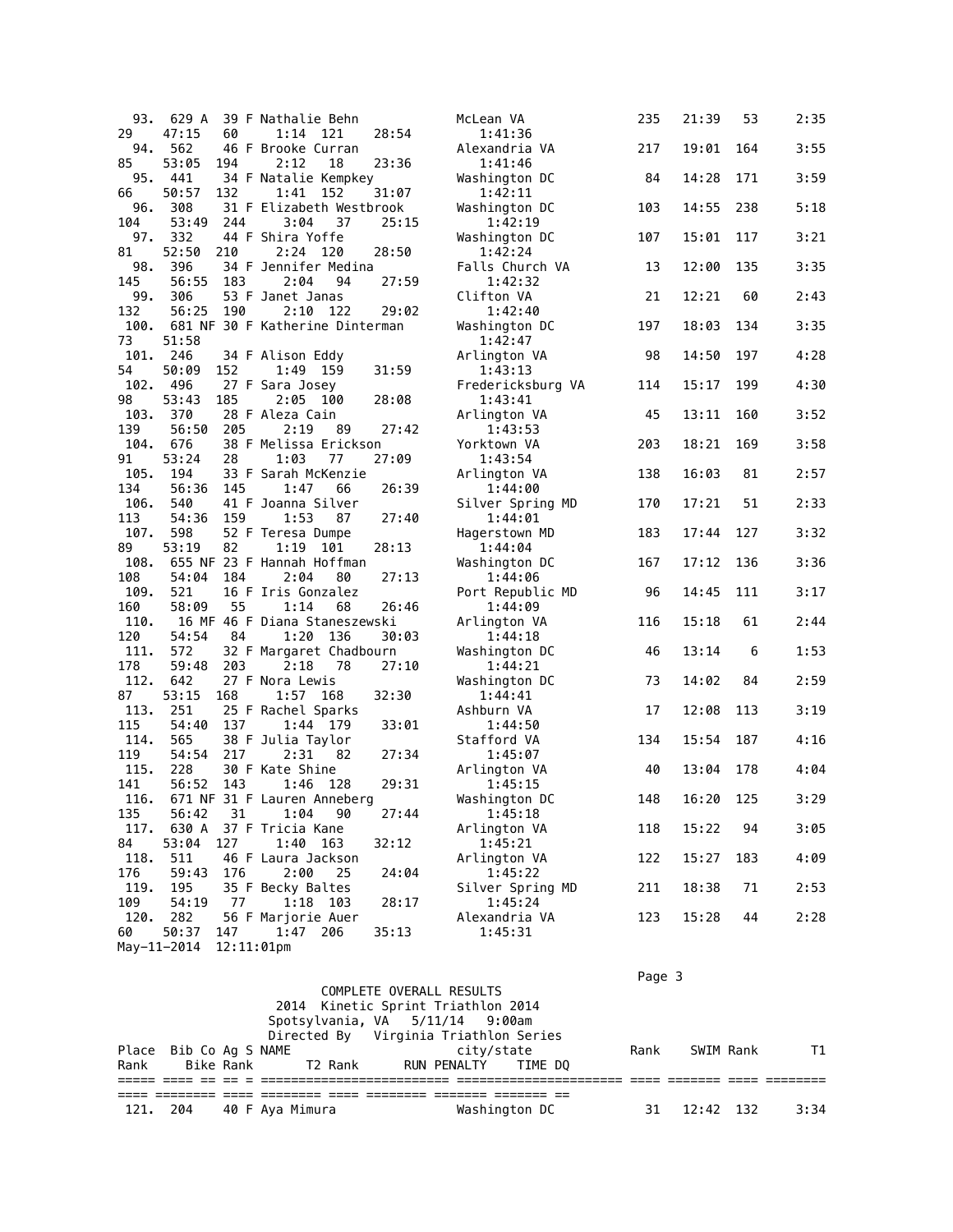| 173         | 59:08             | 141 | 28:46<br>1:45<br>117                           | 1:45:52                      |     |       |     |      |
|-------------|-------------------|-----|------------------------------------------------|------------------------------|-----|-------|-----|------|
| 122.        | 287               |     | 60 F Maggie Bartlett                           | Boyds MD                     | 93  | 14:41 | 122 | 3:27 |
| 125         | 55:39             | 94  | 1:26<br>30:44<br>145                           | 1:45:56                      |     |       |     |      |
| 123.        | 298               |     | 25 F Catherine Trainor                         | Washington DC                | 81  | 14:15 | 110 | 3:16 |
| 170<br>124. | 58:51<br>235      | 119 | 1:37<br>28:28<br>108<br>38 F Erin McManamon    | 1:46:25<br>Arlington VA      | 141 | 16:08 | 210 | 4:43 |
| 107         | 53:52             | 212 | 2:25<br>29:34<br>130                           | 1:46:40                      |     |       |     |      |
| 125.        | 515               |     | 30 F Susan Conway                              | Arlington VA                 | 177 | 17:36 | 131 | 3:33 |
| 95          | 53:40             | 169 | 1:58<br>137<br>30:06                           | 1:46:51                      |     |       |     |      |
| 126.        | 39                |     | 38 F Maureen Dunnigan                          | Sterling VA                  | 156 | 16:45 | 212 | 4:45 |
| 116         | 54:41             | 181 | 2:04<br>118<br>28:47                           | 1:46:59                      |     |       |     |      |
| 127.<br>56  | 538               | 237 | 44 F Sioban Castor<br>2:52<br>- 153            | Washington Dc DC             | 206 | 18:29 | 182 | 4:08 |
| 128.        | 50:15<br>505      |     | 31:23<br>40 F Gwynne Reid                      | 1:47:05<br>Fairfax VA        | 196 | 18:01 | 176 | 4:03 |
| 128         | 55:49             | 170 | 1:58<br>81<br>27:19                            | 1:47:08                      |     |       |     |      |
| 129.        | 257               |     | 34 F Allison Drezek                            | Richmond VA                  | 117 | 15:22 | 137 | 3:36 |
| 101         | 53:47             | 136 | 1:43<br>32:49<br>177                           | 1:47:16                      |     |       |     |      |
| 130.        | 574               |     | 31 F Jessika Briggs                            | Virginia Beach VA            | 60  | 13:37 | 58  | 2:41 |
| 164<br>131. | 58:26<br>348      | 131 | 1:40<br>150<br>30:59<br>60 F Carol Gruenburg   | 1:47:22<br>Alexandria VA     | 102 | 14:54 | 223 | 5:00 |
| 136         | 56:43             | 214 | 2:27<br>28:37<br>114                           | 1:47:40                      |     |       |     |      |
| 132.        |                   |     | 646 NF 27 F Xoco Shinbrot                      | Arlington VA                 | 140 | 16:08 | 65  | 2:47 |
| 156         | 57:44             | 36  | 1:06<br>139<br>30:10                           | 1:47:53                      |     |       |     |      |
| 133.        | 557               |     | 44 F Lisa Harfoot                              | Alexandria VA                | 104 | 14:57 | 72  | 2:53 |
| 162         | 58:18             | 128 | 1:40<br>138<br>30:07                           | 1:47:53                      |     |       |     |      |
| 134.<br>114 | 135 A<br>54:38    | 111 | 42 F Traci Marin<br>1:33<br>197<br>34:05       | <b>Bristow VA</b><br>1:47:56 | 95  | 14:45 | 78  | 2:57 |
| 135.        | 448               |     | 45 F Katrina Koomey                            | Arlington VA                 | 176 | 17:36 | 150 | 3:47 |
| 76          | 52:17             | 229 | 31:56<br>2:43<br>157                           | 1:48:16                      |     |       |     |      |
| 136.        | 463               |     | 41 F Kerensa Hadley                            | Fairfax VA                   | 112 | 15:15 | 49  | 2:32 |
| 153         | 57:32             | 39  | 1:08<br>156<br>31:51                           | 1:48:16                      |     |       |     |      |
| 137.        | 634 A             |     | 36 F Debbie Pederson                           | Alexandria VA                | 51  | 13:25 | 120 | 3:24 |
| 163<br>138. | 58:21<br>322      | 68  | 1:17<br>172<br>32:35<br>49 F Marnie Deaton     | 1:48:59<br>Ruckersville VA   | 91  | 14:38 | 91  | 3:04 |
| 149         | 57:06             | 167 | 32:21<br>1:56<br>165                           | 1:49:03                      |     |       |     |      |
| 139.        | 575               |     | 41 F Sherri Brothers                           | Alexandria VA                | 127 | 15:39 | 118 | 3:22 |
| 137         | 56:45             | 93  | 1:25<br>160<br>32:03                           | 1:49:11                      |     |       |     |      |
| 140.        | 477               |     | 44 F Sarah Waldman                             | Arlington VA                 | 223 | 19:35 | 179 | 4:05 |
| 126         | 55:42             | 164 | 1:55<br>95<br>28:01                            | 1:49:16                      |     | 16:17 | 128 | 3:32 |
| 141.<br>146 | 631 A<br>56:59    | 140 | 30 F Cortney Donnalley<br>30:49<br>1:45<br>147 | Washington DC<br>1:49:21     | 146 |       |     |      |
| 142.        | 225               |     | 53 F Heike Yates                               | Silver Spring MD             | 221 | 19:21 | 185 | 4:11 |
| 151         | 57:15             | 151 | 1:48<br>79<br>27:12                            | 1:49:45                      |     |       |     |      |
| 143.        | 397               |     | 56 F Joni Briganti                             | Spotsylvania VA              | 80  | 14:15 | 175 | 4:02 |
| 127         | 55:42             | 213 | 2:27<br>33:28<br>189                           | 1:49:51                      |     |       |     |      |
| 144.<br>131 | 227<br>56:18      | 242 | 38 F Heather McGowan<br>3:03<br>85<br>27:36    | Arlington VA<br>1:49:57      | 172 | 17:22 | 243 | 5:39 |
| 145.        |                   |     | 119 19 F Lia Russell                           | Richmond VA                  | 137 | 16:01 | 236 | 5:15 |
| 159         | 57:54 201         |     | 2:18 111<br>28:32                              | 1:49:58                      |     |       |     |      |
| 146.        |                   |     | 661 NF 30 F Grace Carroll                      | Washington DC                | 226 | 20:01 | 167 | 3:57 |
| 169         | 58:50             | 113 | 1:34<br>26:28<br>64                            | 1:50:48                      |     |       |     |      |
| 147.        | 277<br>53:00      |     | 51 F Donna Sumption<br>2:49 154<br>31:39       | Arlington VA                 | 245 | 23:37 | 1   | 0:00 |
| 83<br>148.  |                   | 233 | 729 NF 43 F Jennifer Homendy                   | 1:51:04<br>Fredericksburg VA | 115 | 15:18 | 106 | 3:15 |
| 183         | 1:00:13           | 157 | 1:51<br>142<br>30:39                           | 1:51:14                      |     |       |     |      |
| 149.        | 166               |     | 46 F Bonnie McCready                           | Arlington VA                 | 164 | 17:08 | 198 | 4:29 |
| 124         | 55:33             | 121 | 32:37<br>1:38 173                              | 1:51:22                      |     |       |     |      |
| 150.        | 321               |     | 50 F Margaret Krick                            | Fredericksburg VA            | 152 | 16:28 | 86  | 3:01 |
| 96<br>151.  | 53:41<br>273      | 175 | 2:00 216<br>36:20<br>48 F Sherri Sabol         | 1:51:29<br>Virginia Beach VA | 86  | 14:33 | 56  | 2:39 |
| 208         | 1:03:27           | 50  | 1:12 132<br>29:46                              | 1:51:35                      |     |       |     |      |
| 152.        | 318               |     | 34 F Shannon Cooper                            | Locust Grove VA              | 82  | 14:18 | 104 | 3:13 |
| 172         | 59:01             | 149 | 1:47<br>188<br>33:25                           | 1:51:43                      |     |       |     |      |
| 153.        | 399               |     | 29 F Erin Donovan                              | Harpers Ferry WV             | 88  | 14:35 | 181 | 4:06 |
| 154.        | 189 1:00:52<br>76 | 226 | 29:34<br>2:42 129<br>67 F Kari Sprecher        | 1:51:46<br>Leesburg VA       | 174 | 17:30 | 116 | 3:20 |
| 122         | 55:17             | 197 | 33:31<br>2:14 190                              | 1:51:50                      |     |       |     |      |
| 155.        | 272               |     | 38 F Katy Mankin                               | Annandale VA                 | 16  | 12:06 | 194 | 4:24 |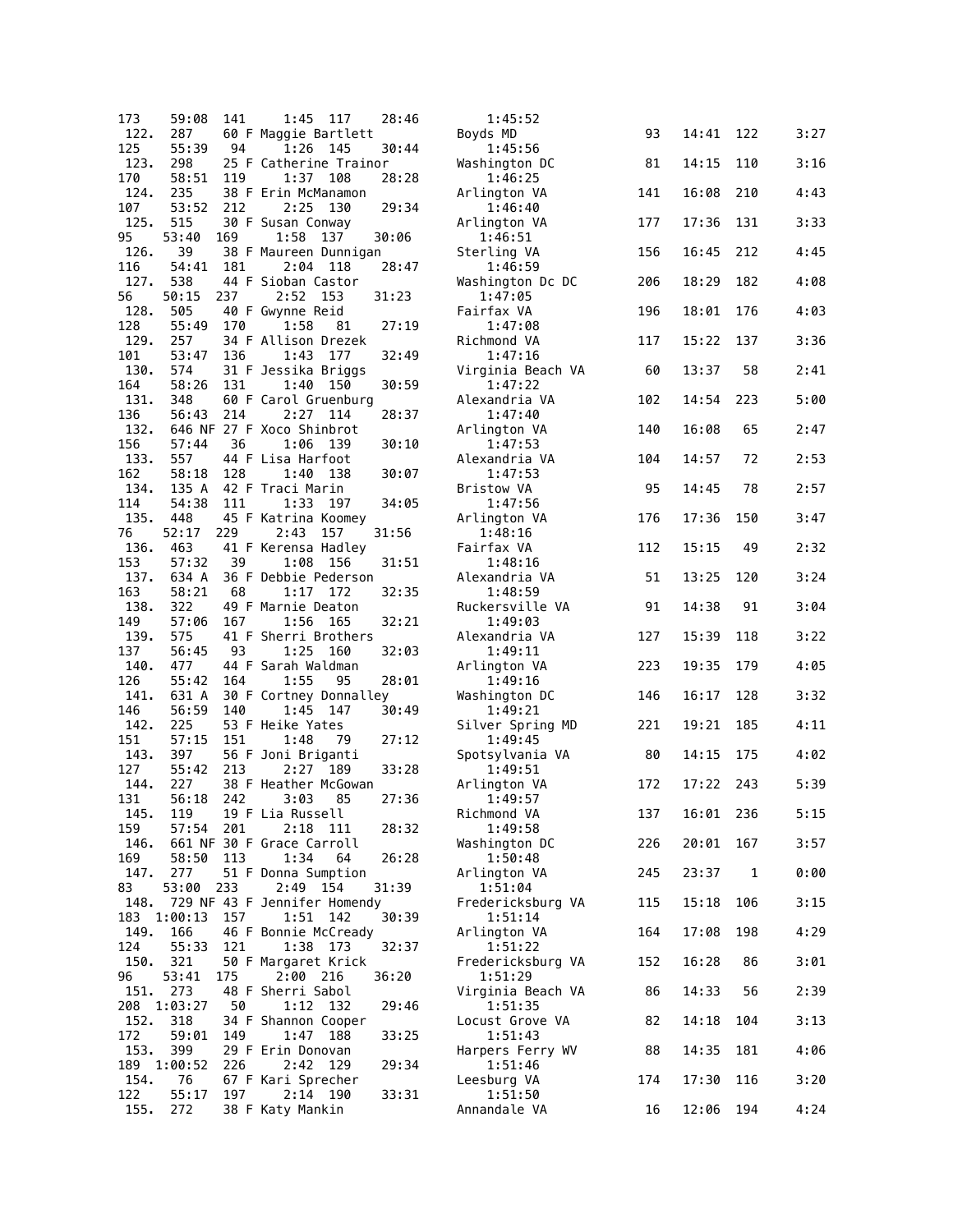| 187         | 1:00:48        | 79            |                                 | 1:19 185   | 33:19 | 1:51:55                  |     |       |     |      |
|-------------|----------------|---------------|---------------------------------|------------|-------|--------------------------|-----|-------|-----|------|
| 156.        | 543            |               | 55 F Mary Tognarelli            |            |       | Richmond VA              | 139 | 16:04 | 173 | 4:00 |
| 157         | 57:53          | 81            | 1:19                            | 176        | 32:47 | 1:52:02                  |     |       |     |      |
| 157.        |                |               | 656 NF 38 F Melinda Buchanan    |            |       | Charlottesville VA       | 143 | 16:14 | 142 | 3:42 |
| 171         | 58:52          | 196           | 2:14                            | 151        | 31:02 | 1:52:02                  |     |       |     |      |
| 158.        | 586            |               | 38 F Jessica Wyndham            |            |       | Washington DC            | 128 | 15:40 | 107 | 3:15 |
| 133         | 56:34          | 96            |                                 | 1:26 208   | 35:16 | 1:52:10                  |     |       |     |      |
| 159.        | 597            |               | 48 F Ona Dosunmu                |            |       | Washington DC            | 222 | 19:26 | 174 | 4:01 |
| 93          | 53:31          | 245           | 3:09 162                        |            | 32:08 | 1:52:13                  |     |       |     |      |
| 160.        | 336            |               | 37 F Catherine Foca             |            |       | Moseley VA               | 43  | 13:07 | 144 | 3:43 |
| 212         | 1:03:52        | 37            |                                 | 1:06 146   | 30:47 | 1:52:32                  |     |       |     |      |
| 161.        | 633 A          |               | 30 F Anne Kenney                |            |       | Washington DC            | 89  | 14:36 | 184 | 4:10 |
| 130         | 56:10          | 173           |                                 | 1:59 213   | 35:48 | 1:52:41                  |     |       |     |      |
| 162.        | 60             |               | 28 F Laura Slingerland          |            |       | Lexington Park MD        | 150 | 16:22 | 156 | 3:51 |
| 79          | 52:32          | 142           | 1:46 230                        |            | 38:12 | 1:52:41                  |     |       |     |      |
| 163.        | 510            |               | 27 F Allison Blajda             |            |       | Washington DC            | 216 | 18:59 | 245 | 6:04 |
| 158         | 57:53          | 154           | 1:49                            | 99         | 28:07 | 1:52:50                  |     |       |     |      |
| 164.        | 438            |               | 45 F Lisa Folb                  |            |       | Centreville VA           | 209 | 18:34 | 186 | 4:13 |
| 174         | 59:08          | 98            |                                 | 1:27 131   | 29:43 | 1:53:04                  |     |       |     |      |
| 165.        | 26             |               | 43 F Rosie Sjam                 |            |       | Reston VA                | 188 | 17:54 | 141 | 3:41 |
| 123         | 55:22          | 105           | 1:30                            | 200        | 34:45 | 1:53:10                  |     |       |     |      |
| 166.        | 27             |               | 46 F Hala Salha Fayyad          |            |       | Rockville MD             | 179 | 17:37 |     |      |
| 1:53:26     |                |               |                                 |            |       |                          |     |       |     |      |
| 167.        | 276            |               | 39 F Susie Ahn                  |            |       | Washington DC            | 166 | 17:11 | 76  | 2:56 |
| 161         | 58:16          | 208           |                                 | 2:22 175   | 32:43 | 1:53:27                  |     |       |     |      |
| 168.        | 142            |               | 42 F Stacy Vasquez              |            |       | Hyattsville MD           | 225 | 19:47 | 139 | 3:38 |
| 129         | 55:56          | 191           |                                 | $2:10$ 161 | 32:04 | 1:53:33                  |     |       |     |      |
| 169.        | 439            |               | 49 F Marcia Insley              |            |       |                          | 233 | 21:26 | 208 |      |
| 148         | 57:02          | 225           | 2:41                            | 97         | 28:06 | Arlington VA<br>1:53:53  |     |       |     | 4:40 |
| 170.        | 549            |               |                                 |            |       |                          |     | 16:31 | 225 | 5:02 |
| 167         | 58:44          | 179           | 51 F Mary Meckley               |            | 31:45 | Va VA                    | 153 |       |     |      |
| 171.        | 327            |               | 33 F Alexis Soderlund           | 2:03 155   |       | 1:54:03<br>McLean VA     | 232 | 21:24 | 147 | 3:46 |
|             |                |               |                                 |            |       |                          |     |       |     |      |
| 106         | 53:52          | 219           | 2:37                            | 174        | 32:42 | 1:54:19                  |     |       |     |      |
| 172.<br>201 | 469<br>1:02:46 | 109           | 51 F Julia Kadison<br>1:33      | 96         | 28:03 | Washington DC<br>1:54:20 | 158 | 16:47 | 235 | 5:13 |
|             |                |               |                                 |            |       |                          |     |       |     |      |
| 173.<br>179 |                |               | 672 NF 40 F Erika Shaughnessy   |            |       | Fredericksburg VA        | 135 | 15:55 | 252 | 6:44 |
| 174.        | 59:51          | 248           | 3:40                            | 106        | 28:24 | 1:54:32                  |     | 18:06 | 159 |      |
|             |                |               | 648 NF 40 F Suzanne Croy        |            |       | Vienna VA                | 199 |       |     | 3:52 |
| 152<br>175. | 57:18<br>490   | 148           |                                 | $1:47$ 194 | 33:43 | 1:54:45                  |     |       | 255 | 7:04 |
|             |                |               | 60 F Bonnie Dattel              |            |       | Virginia Beach VA        | 207 | 18:29 |     |      |
| 175         | 59:21          | 73            | 1:17                            | 113        | 28:35 | 1:54:45                  |     |       |     |      |
| 176.        | 162            |               | 30 F Frances Turner             |            |       | Alexandria VA            | 184 | 17:44 | 114 | 3:20 |
| 215         | 1:04:26        | 52            | 1:12                            | 98         | 28:07 | 1:54:48                  |     |       |     |      |
| 177.        | 253            |               | 57 F Mary Foster                |            |       | Laytonsville MD          | 171 | 17:21 | 193 | 4:21 |
| 140         | 56:52          | 155           |                                 | 1:50 199   | 34:43 | 1:55:05                  |     |       |     |      |
| 178.        | 474            |               | 24 F Amy Boerman                |            |       | Arlington VA             | 120 | 15:24 | 124 | 3:29 |
| 197         | 1:02:02        | 64            | 1:15                            | 186        | 33:20 | 1:55:28                  |     |       |     |      |
| 179.        | 241            |               | 37 F Katherine Lindler          |            |       | Poguoson VA              | 144 | 16:15 | 133 | 3:34 |
| 185         | 1:00:43        | 163           | 1:54                            | 180        | 33:04 | 1:55:28                  |     |       |     |      |
| 180.        |                |               | 649 NF 20 F Pavla Ovtchinnikova |            |       | Worcester MA             | 231 | 21:19 | 68  | 2:50 |
| 143         | 56:54          | 75            | 1:18                            | 182        | 33:10 | 1:55:30                  |     |       |     |      |
|             | May-11-2014    | $12:11:01$ pm |                                 |            |       |                          |     |       |     |      |

en de la provincia de la provincia de la provincia de la provincia de la provincia de la provincia de la provi

|      |                        |                                  |         |       | COMPLETE OVERALL RESULTS              |                 |      |           |     |      |
|------|------------------------|----------------------------------|---------|-------|---------------------------------------|-----------------|------|-----------|-----|------|
|      |                        |                                  |         |       | 2014 Kinetic Sprint Triathlon 2014    |                 |      |           |     |      |
|      |                        |                                  |         |       | Spotsylvania, VA 5/11/14 9:00am       |                 |      |           |     |      |
|      |                        |                                  |         |       | Directed By Virginia Triathlon Series |                 |      |           |     |      |
|      | Place Bib Co Ag S NAME |                                  |         |       | city/state                            |                 | Rank | SWIM Rank |     | T1   |
| Rank | Bike Rank              |                                  | T2 Rank |       | RUN PENALTY                           | TIME DO         |      |           |     |      |
|      |                        |                                  |         |       |                                       |                 |      |           |     |      |
|      |                        |                                  |         |       |                                       |                 |      |           |     |      |
|      |                        | 181. 450 32 F Alexis Layne       |         |       |                                       | Falls Church VA | 108  | 15:05 152 |     | 3:50 |
|      | 192 1:01:22 211        | 2:24 184 33:18                   |         |       |                                       | 1:55:57         |      |           |     |      |
|      |                        | 182. 578 55 F Sharon Griffing    |         |       |                                       | Springfield VA  | 213  | 18:50 234 |     | 5:11 |
|      | 209 1:03:30 222        | 2:39                             | 52      | 26:00 |                                       | 1:56:08         |      |           |     |      |
|      |                        | 183. 654 NF 39 F Jennifer Connor |         |       | Arlington VA                          |                 | 90   | 14:37     | 190 | 4:17 |
| 180  | 59:54 182              | 2:04 210                         |         | 35:27 |                                       | 1:56:17         |      |           |     |      |
|      |                        |                                  |         |       |                                       |                 |      |           |     |      |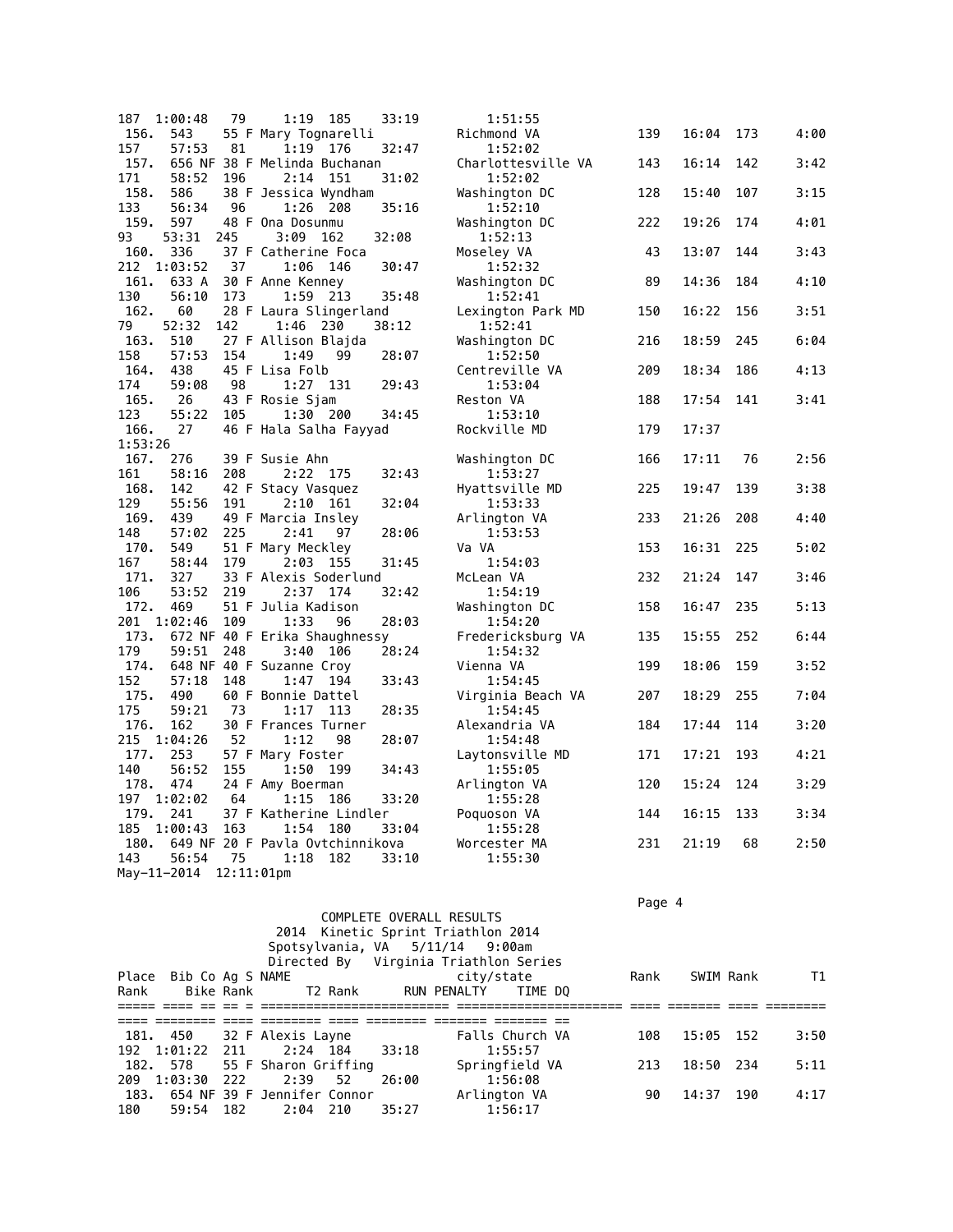| 184.        | 217            |     | 39 F Calaneet Balas                            |       | Washington DC                                | 145 | 16:17 | 180 | 4:06 |
|-------------|----------------|-----|------------------------------------------------|-------|----------------------------------------------|-----|-------|-----|------|
| 182         | 1:00:07        | 241 | 3:03<br>178                                    | 32:50 | 1:56:21                                      |     |       |     |      |
| 185.        | 304            |     | 37 F Mary Beth Bruggeman                       |       | Burke VA                                     | 47  | 13:20 | 157 | 3:51 |
| 239<br>186. | 1:09:56<br>44  | 224 | 2:41<br>69<br>34 F Jessica Mumme               | 26:53 | 1:56:38<br>Annandale VA                      | 180 | 17:38 | 250 | 6:34 |
| 181         | 59:54          | 71  | 1:17<br>158                                    | 31:57 | 1:57:19                                      |     |       |     |      |
| 187.        |                |     | 645 NF 39 F Kristy Hoben                       |       | Partlow VA                                   | 224 | 19:45 | 62  | 2:44 |
| 155         | 57:43          | 150 | 1:47<br>211                                    | 35:35 | 1:57:32                                      |     |       |     |      |
| 188.        | 89             |     | 24 F Stephanie Schneider                       |       | Ellicott City MD                             | 133 | 15:53 | 158 | 3:51 |
| 165         | 58:34          | 161 | 1:54<br>227                                    | 37:26 | 1:57:37                                      |     |       |     |      |
| 189.        | 416            |     | 42 F Jennifer Mason                            |       | Virginia Beach VA                            | 119 | 15:23 | 95  | 3:06 |
| 147         | 57:00          | 138 | 1:44<br>240                                    | 40:28 | 1:57:39                                      |     |       |     |      |
| 190.<br>247 | 108<br>1:12:51 | 43  | 12 F Katie Winklosky<br>1:09<br>105            | 28:24 | Ashburn VA<br>1:58:01                        | 30  | 12:42 | 79  | 2:57 |
| 191.        |                |     | 640 NF 30 F Sarah King                         |       | Fredericksburg VA                            | 200 | 18:12 | 161 | 3:52 |
| 217         | 1:04:55        | 45  | 1:10<br>135                                    | 30:00 | 1:58:07                                      |     |       |     |      |
| 192.        | 424            |     | 37 F Catherine Hall                            |       | Arlington VA                                 | 186 | 17:50 | 202 | 4:36 |
| 177         | 59:45          | 235 | 2:51<br>- 183                                  | 33:12 | 1:58:12                                      |     |       |     |      |
| 193.        | 542            |     | 28 F Alexis Miller                             |       | Washington DC                                | 215 | 18:58 | 77  | 2:56 |
| 221         | 1:05:07        | 30  | 1:04<br>143                                    | 30:42 | 1:58:45                                      |     |       |     |      |
| 194.        | 567            |     | 30 F Bao Tran Pham                             |       | Vienna VA                                    | 228 | 20:39 | 213 | 4:45 |
| 166<br>195. | 58:35          | 221 | 2:38<br>167<br>657 NF 25 F Kayla Marshall      | 32:28 | 1:59:03<br>Charlottesville VA                | 168 | 17:15 | 191 | 4:18 |
| 229         | 1:07:03        | 103 | 1:29<br>127                                    | 29:27 | 1:59:30                                      |     |       |     |      |
| 196.        | 148            |     | 34 F Elena Digiovanna                          |       | Washington DC                                | 202 | 18:20 | 218 | 4:56 |
| 194         | 1:01:38        | 177 | 2:00<br>181                                    | 33:05 | 1:59:56                                      |     |       |     |      |
| 197.        | 54             |     | 47 F Patty Glass                               |       | Manassas Park VA                             | 126 | 15:33 | 130 | 3:33 |
| 138         | 56:48          | 166 | 1:56<br>250                                    | 42:48 | 2:00:36                                      |     |       |     |      |
| 198.        | 319            |     | 36 F Lindsay Ritter                            |       | Washington DC                                | 155 | 16:42 | 219 | 4:56 |
| 218         | 1:05:01        | 180 | 2:03<br>141                                    | 30:13 | 2:00 2:00:53                                 |     |       |     |      |
| 199.        | 407            |     | 35 F Kimberly Herbert                          |       | Springfield VA                               | 195 | 18:00 | 188 | 4:17 |
| 188         | 1:00:52        | 215 | 2:28<br>217<br>663 NF 29 F Kate Hubbard        | 36:36 | 2:02:10                                      |     |       | 232 | 5:09 |
| 200.<br>199 | 1:02:38        | 236 | 2:51 204                                       | 35:10 | Washington DC<br>2:02:12                     | 151 | 16:26 |     |      |
| 201.        | 434            |     | 53 F Lynne Swartz                              |       | Centreville VA                               | 258 | 29:10 | 205 | 4:39 |
| 150         | 57:10          | 240 | 3:03<br>107                                    | 28:28 | 2:02:27                                      |     |       |     |      |
| 202.        | 498            |     |                                                |       | 32 F Elizabeth Nicoletti SheehyWashington DC | 210 | 18:37 | 240 | 5:21 |
|             |                |     |                                                |       |                                              |     |       |     |      |
| 195         | 1:01:45        | 41  | 1:08<br>214                                    | 36:04 | 2:02:53                                      |     |       |     |      |
| 203.        |                |     | 577 NF 48 F Sara Poore                         |       | Fredericksburg VA                            | 214 | 18:57 | 206 | 4:39 |
| 202         | 1:02:56        | 232 | 2:47<br>195                                    | 33:45 | 2:03:02                                      |     |       |     |      |
| 204.        |                |     | 651 NF 40 F Kirsten Munz                       |       | Fairfax VA                                   | 160 | 16:50 | 228 | 5:05 |
| 232         | 1:07:46        | 76  | 1:18<br>170                                    | 32:34 | 2:03:31                                      |     |       |     |      |
| 205.        | 271            |     | 53 F Susan Leavitt                             |       | Washington DC                                | 194 | 17:58 | 220 | 4:56 |
| 196<br>206. | 1:01:49        | 156 | 223<br>1:51                                    | 37:00 | 2:03:32                                      |     | 19:08 |     |      |
| 191         | 437<br>1:01:00 | 239 | 30 F Cesse Ip<br>2:57<br>187                   | 33:25 | Washington DC<br>2:00 2:03:44                | 219 |       | 237 | 5:17 |
|             |                |     | 207. 680 NF 44 F Dawn Reposky                  |       | Charlotte Hall MD                            | 242 | 23:06 | 177 | 4:03 |
| 184         | 1:00:30 204    |     | 2:19 201                                       | 34:47 | 2:04:43                                      |     |       |     |      |
|             |                |     | 208. 650 NF 38 F Miklane Chang                 |       | Fairfax VA                                   | 71  | 14:00 | 231 | 5:09 |
| 238         | 1:09:25        | 228 | 2:43<br>192                                    | 33:33 | 2:04:47                                      |     |       |     |      |
| 209.        | 635 A          |     | 50 F Kris Petersen                             |       | Silver Spring MD                             | 132 | 15:53 | 70  | 2:52 |
| 154         | 57:39          | 120 | 1:37<br>254                                    | 47:11 | 2:05:10                                      |     |       |     |      |
| 210.        |                |     | 665 NF 34 F Katherine Gajewski                 |       | Philadelphia PA                              | 149 | 16:21 | 168 | 3:58 |
| 226<br>211. | 1:06:19        | 133 | 1:41 222                                       | 36:58 | 2:05:15<br>Washington DC                     | 173 |       | 149 | 3:47 |
| 237         | 1:09:05        | 33  | 38 NF 36 F Nancy Wallace<br>1:04 196           | 33:55 | 2:05:16                                      |     | 17:27 |     |      |
| 212.        | 470            |     | 26 F Haley Deschamps                           |       | Annapolis MD                                 | 157 | 16:46 | 239 | 5:20 |
| 225         | 1:06:11        | 202 | $2:18$ 202                                     | 34:59 | 2:05:32                                      |     |       |     |      |
| 213.        | 48             |     | 60 F Judith Fitzpatrick                        |       | Takoma Park MD                               | 189 | 17:54 | 195 | 4:24 |
| 222         | 1:05:17        | 230 | 2:44 209                                       | 35:21 | 2:05:37                                      |     |       |     |      |
| 214.        |                |     | 679 NF 40 F Christina Caesar                   |       | Catonsville MD                               | 100 | 14:52 | 248 | 6:13 |
| 244         | 1:11:01        | 54  | 1:14 166                                       | 32:26 | 2:05:44                                      |     |       |     |      |
| 204         | 1:03:12        | 223 | 215. 675 NF 32 F Nicole McLaughlin<br>2:40 193 | 33:41 | Fort Monroe VA                               | 240 | 22:18 | 170 | 3:59 |
|             | 216. 454       |     | 62 F Leanne Layne                              |       | 2:05:47<br>Springfield VA                    | 205 | 18:28 | 162 | 3:53 |
| 200         | 1:02:45        | 206 | 2:21 233                                       | 38:50 | 2:06:15                                      |     |       |     |      |
| 217.<br>213 | 581<br>1:04:06 | 250 | 55 F Eileen McConkie<br>3:45 212               | 35:43 | Colonial Beach VA<br>2:06:25                 | 187 | 17:52 | 224 | 5:01 |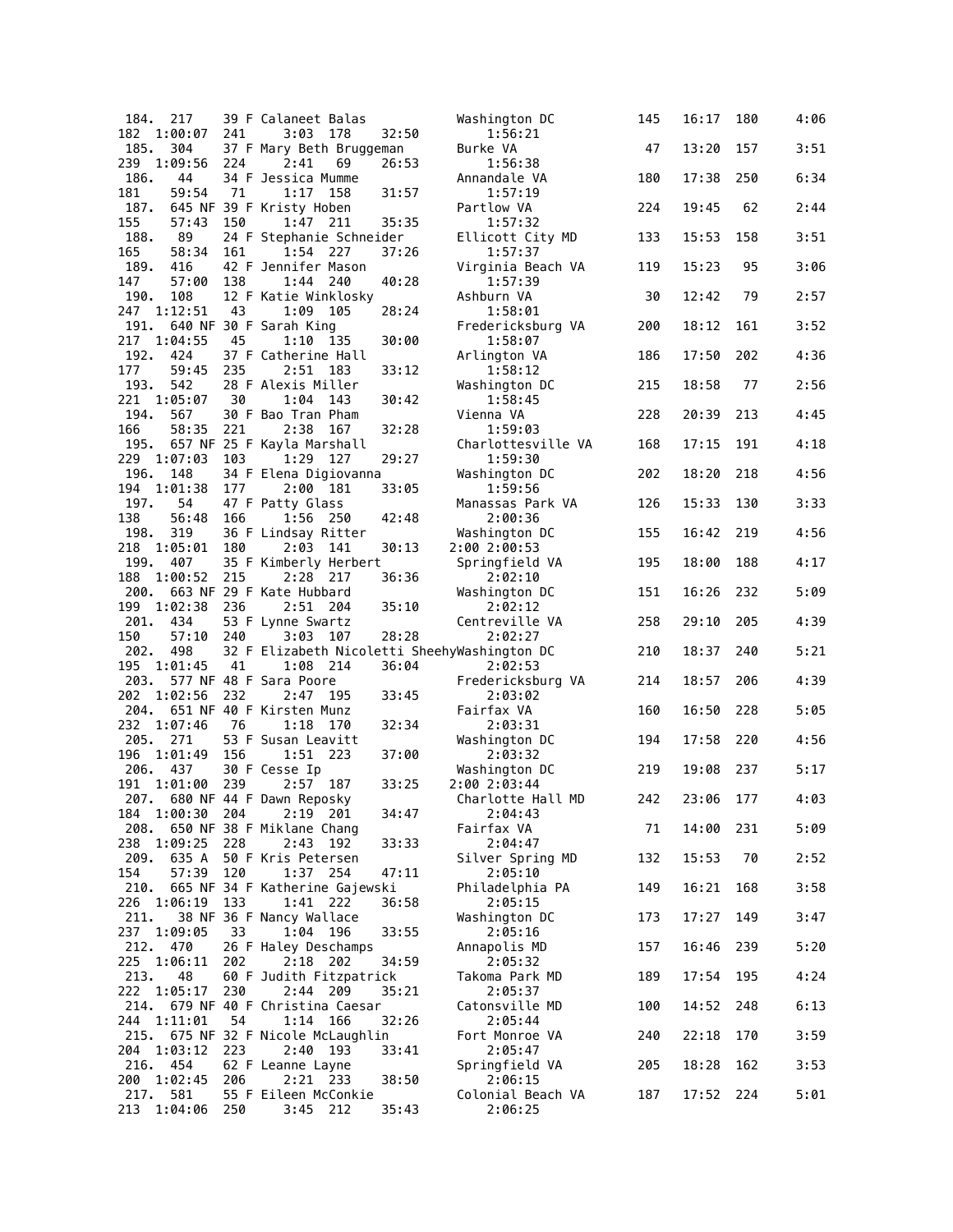| 218.                   | 21      |     | 36 F Samantha Gallagher          |     |       | Alexandria VA      | 234 | 21:33 | 143 | 3:42  |
|------------------------|---------|-----|----------------------------------|-----|-------|--------------------|-----|-------|-----|-------|
| 198                    | 1:02:04 | 199 | 2:15 220                         |     | 36:57 | 2:06:30            |     |       |     |       |
| 219.                   |         |     | 658 NF 28 F Katherine Stallings  |     |       | Falls Church VA    | 218 | 19:03 | 115 | 3:20  |
| 233                    | 1:08:23 | 117 | 1:36                             | 198 | 34:24 | 2:06:44            |     |       |     |       |
| 220.                   |         |     | 653 NF 50 F Katarina Auer        |     |       | Arlington VA       | 212 | 18:46 | 196 | 4:26  |
| 210                    | 1:03:38 | 246 | 3:11                             | 219 | 36:55 | 2:06:54            |     |       |     |       |
| 221.                   |         |     | 673 NF 24 F Elissa Gathman       |     |       | Fairfax VA         | 169 | 17:20 | 229 | 5:06  |
| 224                    | 1:06:09 | 174 | 1:59 224                         |     | 37:06 | 2:07:38            |     |       |     |       |
| 222.                   | 110     |     | 32 F Sheila Dicostanza           |     |       | Arlington VA       | 136 | 15:58 | 189 | 4:17  |
| 231                    | 1:07:40 | 249 | $3:43$ 215                       |     | 36:15 | 2:07:51            |     |       |     |       |
|                        |         |     | 223. 662 NF 53 F Westley Du Pont |     |       | Charlottesville VA | 191 | 17:54 | 166 | 3:57  |
| 193                    | 1:01:27 | 195 | $2:14$ 247                       |     | 42:25 | 2:07:55            |     |       |     |       |
| 224.                   | 367     |     | 35 F Angela Hennessy             |     |       | Greenbelt MD       |     |       |     |       |
| 2:07:57                |         |     |                                  |     |       |                    |     |       |     |       |
| 225. 263               |         |     | 52 F Patricia Stiegman           |     |       | Lusby MD           | 229 | 20:43 | 216 | 4:53  |
| 211                    | 1:03:49 | 123 | 1:39 225                         |     | 37:09 | 2:08:11            |     |       |     |       |
| 226. 453               |         |     | 63 F Pat Blood                   |     |       | McLean VA          | 198 | 18:03 | 215 | 4:50  |
| 223                    | 1:05:41 | 216 | 2:31                             | 228 | 37:33 | 2:08:36            |     |       |     |       |
| 227.                   | 247     |     | 29 F Lindsay Mulcahy             |     |       | Arlington VA       | 204 | 18:26 | 246 | 6:06  |
| 248                    | 1:12:54 | 114 | 1:34 134                         |     | 30:00 | 2:08:58            |     |       |     |       |
| 228.                   |         |     | 674 NF 31 F Christina Jennings   |     |       | Fredericksburg VA  | 220 | 19:15 | 222 | 4:58  |
| 220                    | 1:05:03 | 238 | 2:53 221                         |     | 36:57 | 2:09:05            |     |       |     |       |
| 229. 328               |         |     | 33 F Vanessa Tesoriero           |     |       | Washington DC      | 239 | 22:17 | 247 | 6:09  |
| 228                    | 1:06:28 | 165 | 1:55                             | 169 | 32:32 | 2:09:19            |     |       |     |       |
| 230.                   | 293     |     | 32 F Cynthia Leon                |     |       | Charlottesville VA | 230 | 21:15 | 217 | 4:53  |
| 207                    | 1:03:15 | 66  | $1:16$ 238                       |     | 40:02 | 2:10:39            |     |       |     |       |
| 231.                   | 292     |     | 31 F Nicole Shepard              |     |       | Staunton VA        | 130 | 15:49 | 257 | 10:21 |
| 206                    | 1:03:13 | 130 | 1:40 235                         |     | 39:37 | 2:10:39            |     |       |     |       |
| 232.                   | 63      |     | 34 F Rachel Cramer               |     |       | Alexandria VA      | 227 | 20:30 | 129 | 3:32  |
| 219                    | 1:05:01 | 86  | 1:21                             | 239 | 40:18 | 2:10:41            |     |       |     |       |
| 233.                   | 539     |     | 29 F Julia Sullivan              |     |       | Herndon VA         | 249 | 24:47 | 92  | 3:05  |
| 249                    | 1:12:54 | 116 | 1:36 119                         |     | 28:49 | 2:11:09            |     |       |     |       |
| 234.                   |         |     | 283 NF 47 F Martha Henebry       |     |       | Washington DC      | 257 | 28:02 | 244 | 6:00  |
| 205                    | 1:03:12 | 101 | 1:28                             | 171 | 32:34 | 2:11:15            |     |       |     |       |
|                        |         |     | 235. 647 NF 29 F Laura Johns     |     |       | Washington DC      | 241 | 22:57 | 172 | 4:00  |
| 227                    | 1:06:22 | 92  | 1:24                             | 218 | 36:38 | 2:11:19            |     |       |     |       |
| 236.                   | 471     |     | 28 F Jessica Kirby               |     |       | Odenton MD         | 237 | 22:06 | 151 | 3:49  |
| 235                    | 1:08:43 | 188 | 2:06 207                         |     | 35:14 | 2:11:56            |     |       |     |       |
| 237.                   | 79      |     | 38 F Susan Kusel                 |     |       | Arlington VA       | 238 | 22:14 | 204 | 4:39  |
| 203                    | 1:03:02 | 61  | $1:14$ 242                       |     | 40:50 | 2:11:56            |     |       |     |       |
| 238.                   |         |     | 659 NF 28 F Jackie Anderson      |     |       | Alexandria VA      | 193 | 17:57 | 209 | 4:41  |
| 245                    | 1:11:49 | 19  | $0:59$ 226                       |     | 37:25 | 2:12:49            |     |       |     |       |
| 239.                   | 517     |     | 46 F Lisa Sylvia                 |     |       | Fredericksburg VA  | 185 | 17:46 | 201 | 4:32  |
| 251                    | 1:14:57 | 192 | $2:10$ 191                       |     | 33:33 | 2:12:57            |     |       |     |       |
| 240.                   | 154     |     | 60 F Anne Wood                   |     |       | Fairfax VA         | 246 | 24:22 | 154 | 3:50  |
| 216                    | 1:04:43 | 139 | 1:45 232                         |     | 38:49 | 2:13:27            |     |       |     |       |
| May-11-2014 12:11:01pm |         |     |                                  |     |       |                    |     |       |     |       |

Page 5 - Page 5 - Page 5 - Page 5 - Page 5 - Page 5 - Page 5 - Page 5 - Page 5 - Page 5 - Page 5

|      |                        |           |                               |                     | COMPLETE OVERALL RESULTS<br>2014 Kinetic Sprint Triathlon 2014<br>Spotsylvania, VA 5/11/14 9:00am<br>Directed By Virginia Triathlon Series |               |      |           |      |      |
|------|------------------------|-----------|-------------------------------|---------------------|--------------------------------------------------------------------------------------------------------------------------------------------|---------------|------|-----------|------|------|
|      | Place Bib Co Ag S NAME |           |                               |                     | city/state                                                                                                                                 |               | Rank | SWIM Rank |      | T1   |
| Rank |                        | Bike Rank |                               | T2 Rank RUN PENALTY |                                                                                                                                            | TIME DO       |      |           |      |      |
|      |                        |           |                               |                     |                                                                                                                                            |               |      |           |      |      |
|      |                        |           | 241. 137 47 F Suji Brown      |                     | Reston VA                                                                                                                                  |               | 254  | 25:36 211 |      | 4:43 |
|      |                        |           | 190 1:00:59 122 1:38 245      | 41:48               |                                                                                                                                            | 2:14:42       |      |           |      |      |
|      |                        |           | 242. 638 NF 49 F Susan Sigmon |                     | Stafford VA                                                                                                                                |               | 175  | 17:33     | -221 | 4:58 |
|      | 246 1:12:10 198        |           | 2:15 234                      | 38:57               |                                                                                                                                            | 2:15:50       |      |           |      |      |
|      |                        |           | 243. 669 NF 45 F Julie Naff   |                     |                                                                                                                                            | Annandale VA  | 243  | 23:10     | 256  | 7:05 |
|      | 186 1:00:44 252        |           | $3:56$ 243                    | 41:27               |                                                                                                                                            | 2:16:21       |      |           |      |      |
|      |                        |           | 244. 667 NF 29 F Kate Cobbs   |                     | Sterling VA                                                                                                                                |               | 178  | 17:36     | -226 | 5:04 |
|      | 242 1:10:36            | 220       | 2:37 241                      | 40:42               |                                                                                                                                            | 2:16:34       |      |           |      |      |
|      |                        |           | 245. 109 32 F Becca Shane     |                     |                                                                                                                                            | Washington DC | 248  | 24:34 227 |      | 5:04 |
|      | 243 1:10:46 126        |           | 1:39 203                      | 35:01               | 2:17:03                                                                                                                                    |               |      |           |      |      |
| 246. | 98                     |           | 41 F Melanie Koelsch          |                     | Manassas VA                                                                                                                                |               | 259  | 31:22     | -121 | 3:26 |
|      |                        |           |                               |                     |                                                                                                                                            |               |      |           |      |      |